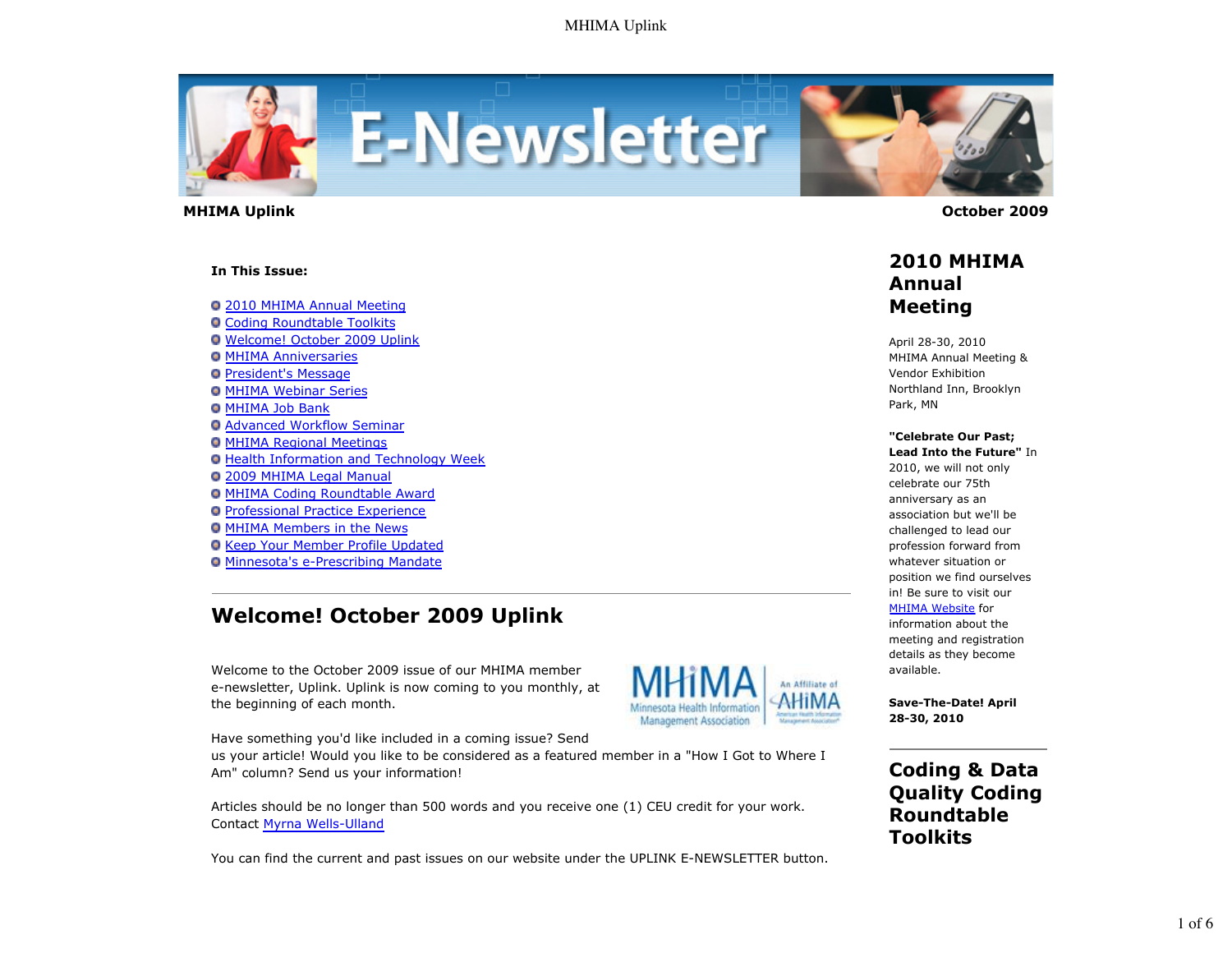#### MHIMA Uplink

If you would like to unsubscribe to our Uplink e-newsletter, please contact Myrna Wells-Ulland

# **President's Message**

Steph Luthi-Terry



Hard to believe that Fall has arrived! There is crispness in the air that promises change – change being the operative word.

We had a busy and productive Board meeting in September. A milestone achieved for the MHIMA board was completing and approving the 2009-10 budget! Many thanks to all of the Board Members, Committee Chairs and our Executive Director who were diligent in anticipating expenses, looking to the future, and anticipating the needs of our association. Also reviewed and finalized was the 2009-10 Strategic Plan. I believe you will find the Board direction to be positive, proactive and looking to the immediate and longer term educational and professional needs of our members. Please visit the Minnesota CoP to

review the strategic plan and other member information.

Speaking of the CoP, for those MHIMA members who will be attending the annual AHIMA convention in Dallas starting on October 5, look for the unveiling of AHIMA's updated website and updated CoP environment. AHIMA has been making some significant changes to the website and will be rolling this out gradually over the next several months. The MHIMA Delegates received a "sneak peak" at some of the changes at Team Talks in July. I believe everyone will appreciate the improved navigation ability of the web site.

At the direction of the Board, a House of Delegates (HOD) feedback survey was sent to MHIMA members seeking input on the three proposed resolutions the HOD will consider at AHIMA's meeting on October 4. Resolutions under consideration by the HOD are Volunteer and Leader Development, Professional Guidelines/Best Practices for Electronic Documentation, and a change in the AHIMA bylaws to change delegate apportionment (the number of delegates that represent each state at the AHIMA House of Delegates). I anticipate a lively discussion on these proposals. Please watch the Uplink and MHIMA website for the HOD outcome. Thank you to all who took the time to participate in the survey.

As Fall promises change, so does ARRA. Most of us are anticipating changes to how we manage our disclosure logging process, defining "breach" and "disclosure" notifications, impending changes to business associate agreements and other HIPAA implications. In response to these changes and to keep everyone abreast of ARRA implications and updates, LaVonne Wieland, RHIA will be presenting our first webinar on December 4th (see Sidebar). These "lunch and learns" are designed to provide focused information for our members and are very affordable. Please share this learning opportunity with your colleagues who may not know about MHIMA and the expertise our webinars will offer. We have designed our webinars to provide low cost learning opportunities without any travel to our

The MHIMA Coding & Data Quality Committee has created several toolkits for use by MHIMA members to support coding education and discussion in your facilities and at your regional meetings. There is a "Do It Yourself" PowerPoint tool kit giving you the guidelines to set up a coding roundtable.

Additional tool kits on specific topics that have been developed to-date include Interventional Radiology, E&M, Heart Failure and the **newly updated Present on Admission (POA).**

All are available on the Coding and Data Quality button on the MHIMA website. Watch for additional toolkits as they are developed!

### **MHIMA Anniversaries**

This is the year for anniversary celebrations for MHIMA. In 1935, our state association was founded, known then as the State Record Librarians Association. We later changed our name to the Minnesota Medical Record Association (MMRA) and in 1992, to the Minnesota Health Information Management Association (MHIMA) **We'll celebrate our "Diamond" anniversary - 75 years -**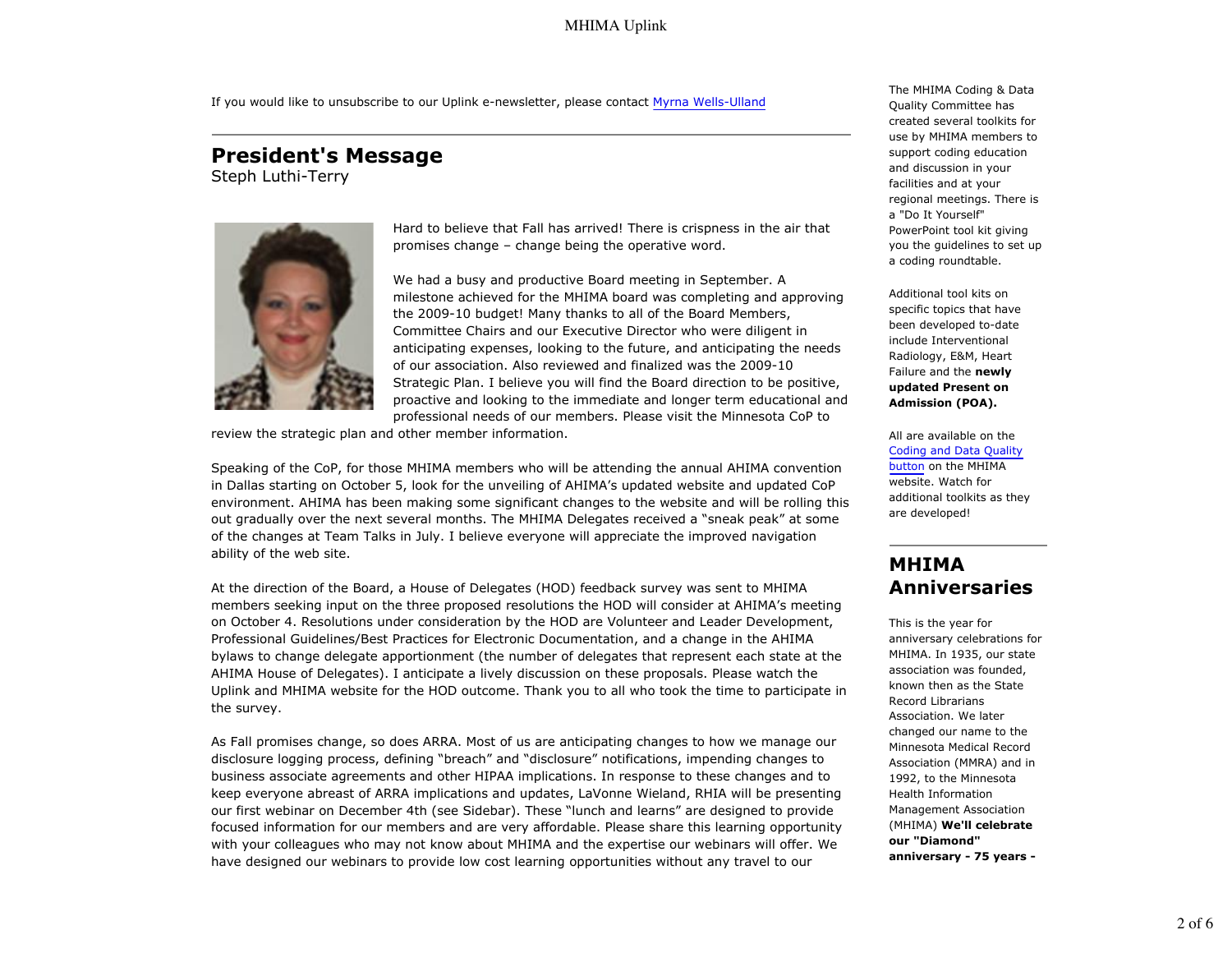#### MHIMA Uplink

members (and non-members, too!)to promote and advance the HIM profession.

Locally, MHIMA members should anticipate some activity and interest in the next legislative session. You may recall that during the 2009 session, a bill was introduced to substantially limit the fees organizations could legitimately charge for copies of medical records. Action on the bill was eventually tabled; however, MHIMA did commit to an environmental survey and continued dialogue with the members of the Judiciary Committee. Under the coordination of Diane Larson, MHIMA pastpresident, a Copy Fee Workgroup has been meeting to document the copy fee practices of our healthcare organizations and develop a "white paper" for discussion and educational purposes. If you received the Copy Fee Survey and haven't yet completed it, you have until October 11, 2009. Your input is very important on this subject. And thanks to all who took time to respond!

Please continue to visit our website for news and information regarding MHIMA.

Hope to see you in Dallas!

#### **AHIMA's Advanced Workflow Seminar** AHIMA

**Gain the Tools to Ensure Your Project's Success with Advanced Workflow Seminar**

Advanced Workflow December 1-2 Chicago, IL

Save Money! Take Advantage of the Early Bird Discount by November 2

At least 80 percent of all information technology systems fail because an organization's system doesn't meet the organization's needs or the implementation process isn't well-planned. AHIMA developed this seminar for those individuals taking a leading role in their organization's mission to implement an electronic health record (EHR). Now, more than ever before, implementing new systems requires management and facilitation of the project from start to finish. Whether you're starting a project or are halfway through, this two-day seminar helps keep your program on track.

Participants learn vital techniques necessary to keep projects moving, ensuring the right system is implemented and the project is completed on time. HIM and IT Managers receive training on how to develop a meaningful use case and communicate their organization's exact needs to programmers.

Furthermore, the Advanced Workflow seminar will:

\_\_\_\_\_\_\_\_\_\_\_\_\_\_\_\_\_\_\_\_\_\_\_\_\_\_\_\_\_\_\_\_\_\_\_\_\_\_\_\_

- Identify key facilitation principles, like keeping your group on track, handling negative interactions, and monitoring status updates.
- Review the principles of workflow: process frame, current state, future state, and more.
- Work through real life advanced implementation case scenarios that failed to go according to plan.
- Strategize ways to incorporate the concepts of change management into the redesign process

#### **at our 2010 MHIMA Annual Meeting.**

In 1939, Minnesota's association was one of the FIRST 12 states to affiliate with what was then AMRA, now AHIMA. (The other 11 states were Colorado, Connecticut, Maryland, Massachusetts, Michigan, New Jersey, New York, Ohio, Pennsylvania, Texas and our neighboring state, Wisconsin.) **2009 marks our 70th year of affiliation with AHIMA!**

As they say on Broadway, we've come a long way, baby! Hats off to MHIMA!

### **MHIMA "Lunch & Learn" Webinar Series**

MHIMA is introducing a new educational opportunity: **"Lunch and Learn"** web conferences. These webinars are designed to provide focused information for our members and are very affordable: \$49 per audio and web connection for a one hour presentation. The topics planned include:

 December 4, 2009: ARRA Update on Privacy & Security (LaVonne Wieland)

 January 2010: ROI Basics for Hospitals & Clinics (Lisa Kampa)

 February 5, 2010: Critical Access/Rural Health (Sarah Spoon and Amanda Maas)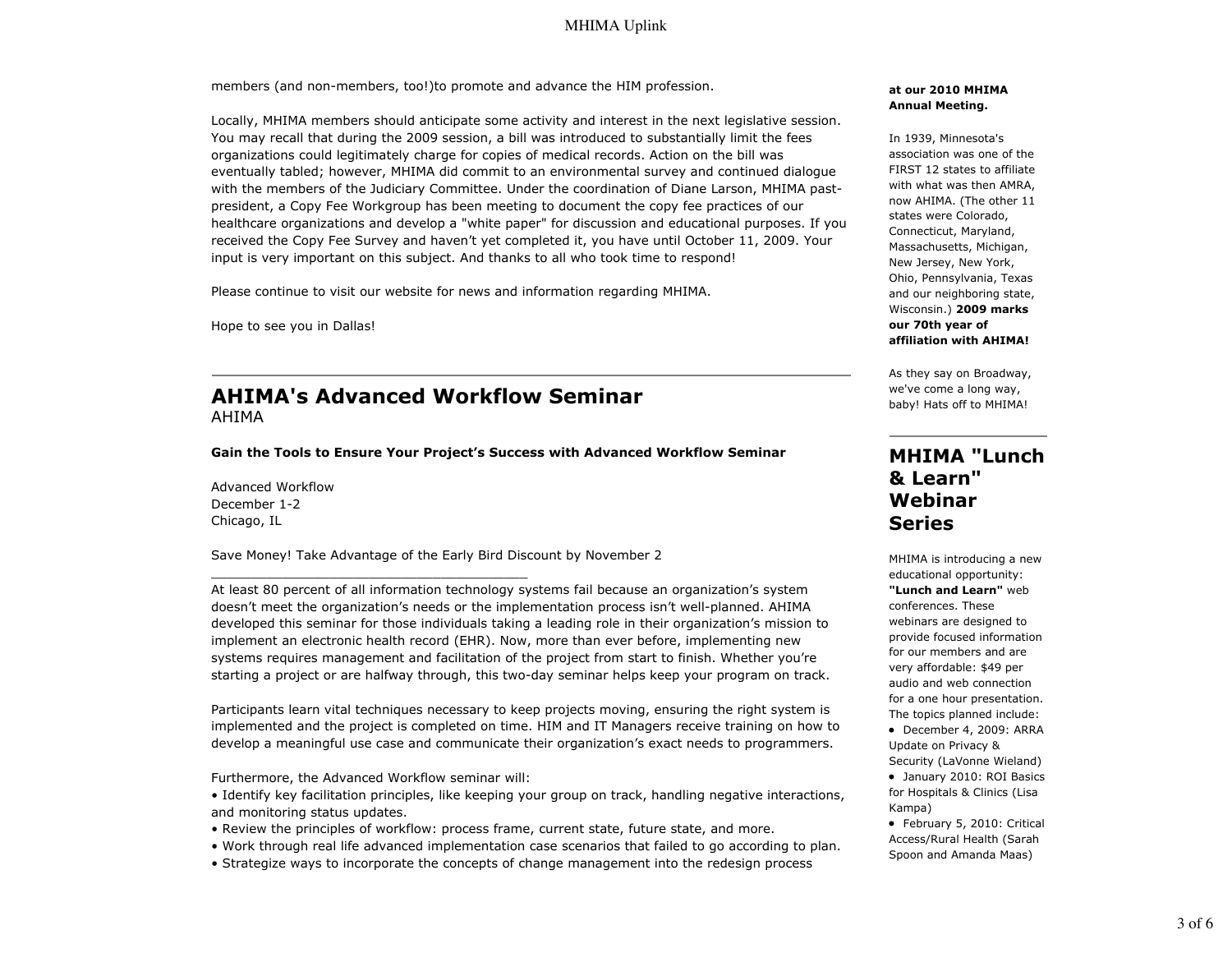• Explore the tools and techniques utilized in workflow redesign.

Attendees can expect a lively event, with role playing and scenario analysis. For more information, visit the Advanced Workflow page, or call (800) 335-5535. We look forward to seeing you there!



### **MHIMA Regional Meetings**

MHIMA Regional Presidents announce the following Fall Meetings schedule:

- Region F: Oct. 15 at Rochester Community & Technical College
- Region A: Oct. 22 at Riverview in Crookston
- Region E: Nov. 6 at Pipestone County Medical Center
- Region B: Nov. 19 at The College of St. Scholastica, Somer's Lounge
- Region G: Nov. 20 at Fairview HomeCare & Hospice

Check out meeting details on the MHIMA website Calendar of Events

The county designated on your AHIMA membership profile links you to one of our MHIMA Regions.

## **2009 MHIMA Legal Manual**

The 2009 Legal Resource Manual is now available for purchase! The Manual is a complete update of the 2007 version and includes the laws and rules that address the majority of issues that may arise with respect to health information practice. There are many new updates in every chapter. As one member states, "This is truly a valuable resource for anyone that works with health care." It's a compilation of best practices and experience of HIM professionals and the facilities they represent in Minnesota and has had legal review.

**There will not be an update to the Legal Manual in 2010. The next full update is planned for the Spring of 2011. In the interim, significant changes in topics in the Manual will be posted on our website under the Legislative Updates button.**

All HIM Departments should have this Manual. It's available on CD only and can be purchased from the MHIMA website's main page. Order your manual today!

## **MHIMA Coding Roundtable Award**

• March 2010: ICD-10 (Gina Sanvik)

Registration details are being finalized as Uplink goes to press. Watch for the November Uplink and your email for the **Lunch and**

#### **Learn** event

announcements. You'll also find information about them under the EDUCATION button on our website. Each event will earn you, and those who attend with you at your connection site, one CEU.

#### **MHIMA Job Bank**

Are you seeking a job? Are you an employer looking for a potential employee? Is your facility looking for someone with a skill set of MHIMA members? Be sure to check out the MHIMA Job Bank Network on our website. Here, you'll find information about registering as a "Job Seeker" or as an "Employer". New positions are posted frequently, so check us out often!

**Job Seekers:** There is no fee to register.

**Employers:** Job posting fees are very reasonable and reach all of our MHIMA membership.

Click Here to visit the MHIMA Job Bank.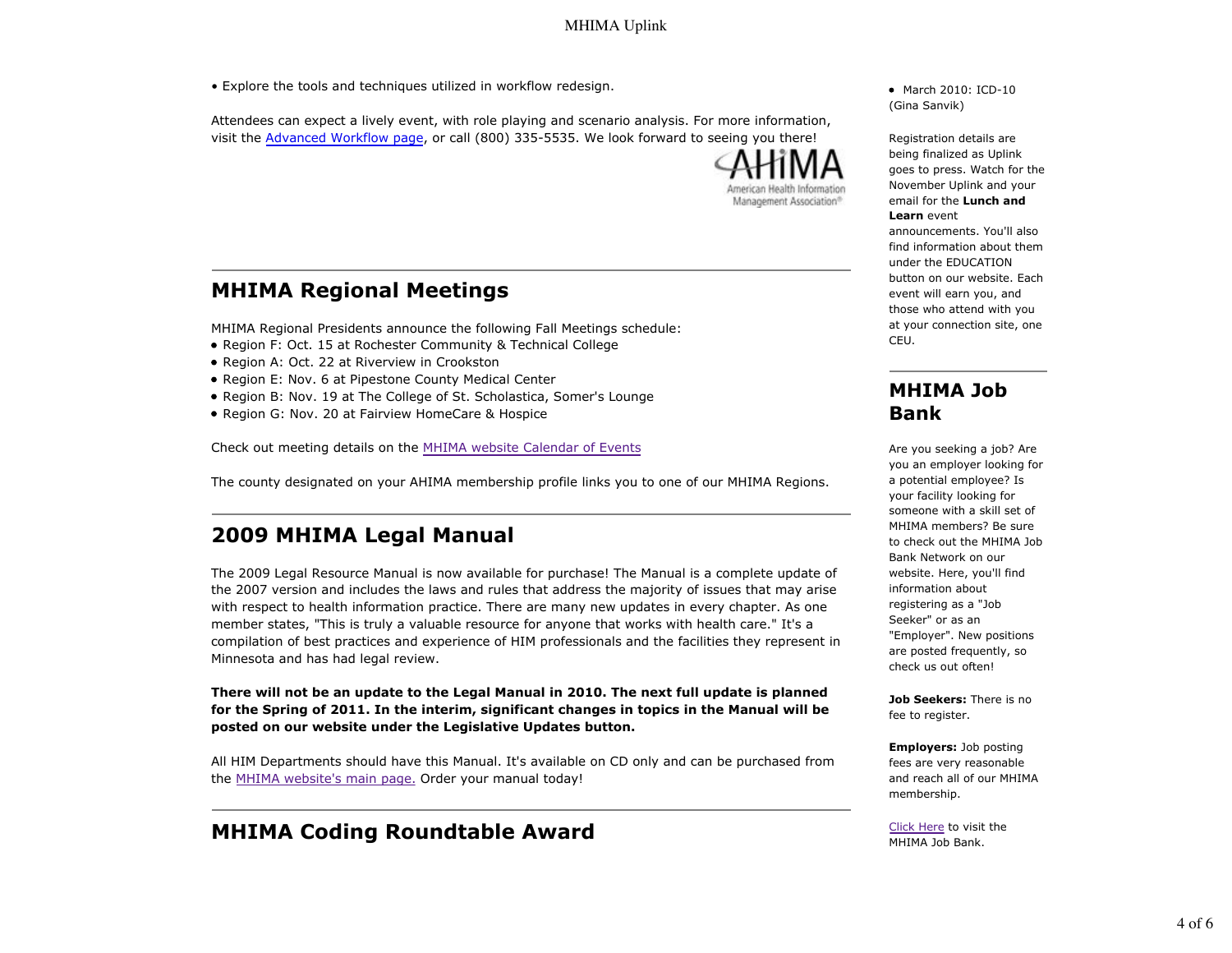**MHIMA has won an "Honorable Mention" in the 2009 AHIMA Roundtable Achievement in Coding Excellence (RACE) awards.** This recognizes the work of your Coding Roundtable Team in developing the Coding Roundtable Tool Kits that are now available for enhancing your coding education (see Sidebar Article). The RACE Awards will be presented during lunch at the Clinical Coding Community Meeting on Saturday, October 3, in Grapevine, TX at the AHIMA Convention.

**Congratulations to the Team members: Angela Jackson, Jessica Peterson and Vicki Chelf, nominated by Carla Tobin. MHIMA is proud of your leadership!**

# **Professional Practice Experience (PPE)**

Carolyn Gaarder

Professional Practice Experience (PPE)is the current name for Directed Practice, Clinical Affiliation, and Internships. No matter the title, it is the hands-on field practice.

Two articles have recently appeared in JAHIMA and both written by Chris Dimick, AHIMA staff writer. **"Help Wanted, Schools Struggle Placing Students in PPEs", September 2009 and "Professional Practice Experience, Internships Open the Door to Real-World Lessons", October 2009.** A couple of his sentences caught my eye. Chris said, "The PPE is a virtual part of CAHIIM accredited HIM programs, program directors say, giving students first-hand education that cannot be replicated in the classroom." He went on to say, "The shortage (of PPE sites) affects both students and organizations, because a poorly trained student equals a poorly trained new hire." It is becoming a scary dilemma.

As much as we all embrace technology, it is often the cause of scarce PPE sites. In other words, the wider use of the Electronic Health Record has allowed employees to work from home and the number is growing, especially in the areas of coding, transcription, analysis and release of information. Removing the functions off-site decreases the number of employees in the department to assist with students. It is a becoming a bitter-sweet dilemma, too. Will programs have to limit the number of new students if appropriate PPE sites cannot be located?

While the AHIMA guidelines for accredited HIM programs does not designate a set number of hours, it is general consensus that there should be at least one or preferably two PPEs built into the curriculum and at two different locations. While acute care hospitals have been and still are the first choice for PPEs, programs are encouraged to look at alternative, but appropriate, sites.

While the process is time consuming, I consider myself very lucky to find appropriate PPE sites. With the coding staff of many medical facilities able to code from home, arranging a coding segment for our second PPE is becoming increasingly difficult. This month, our advisory committee approved the change in our HIT curriculum to split our 3 credit secondary year PPE II into two segments. Segment one would consist of days in medical facility to see the supervisory functions in operation. Segment Two would consist of days mainly with coders, both inpatient and outpatient. If the facility's coders are working from home, a virtual coding project would be arranged to give segment two. This is not a unique concept and other programs are venturing into similar areas of hybrid PPEs.

### **Health Information and Technology Week**

AHIMA's HI&T Week is a showcase for the thousands of health information management (HIM) professionals who perform their duties masterfully throughout the year. **November 1 through 7 is designated as HI&T Week throughout the US and Canada.** Thank you to the members and facilities that make this week a memorable addition to our rich history. How are you planning to celebrate HI&T Week in your facility?

For more information, contact AHIMA.

### **MHIMA Members in the News!**

Your MHIMA President, Steph Luthi-Terry, has been appointed to AHIMA's State Advocacy Workgroup. One of your Delegate Directors, Gina Sanvik, has been appointed to the AHIMA Annual ICD-10 Summit Planning Committee. These leaders join many others within the MHIMA community in service at the AHIMA volunteer level. Thank you, everyone!